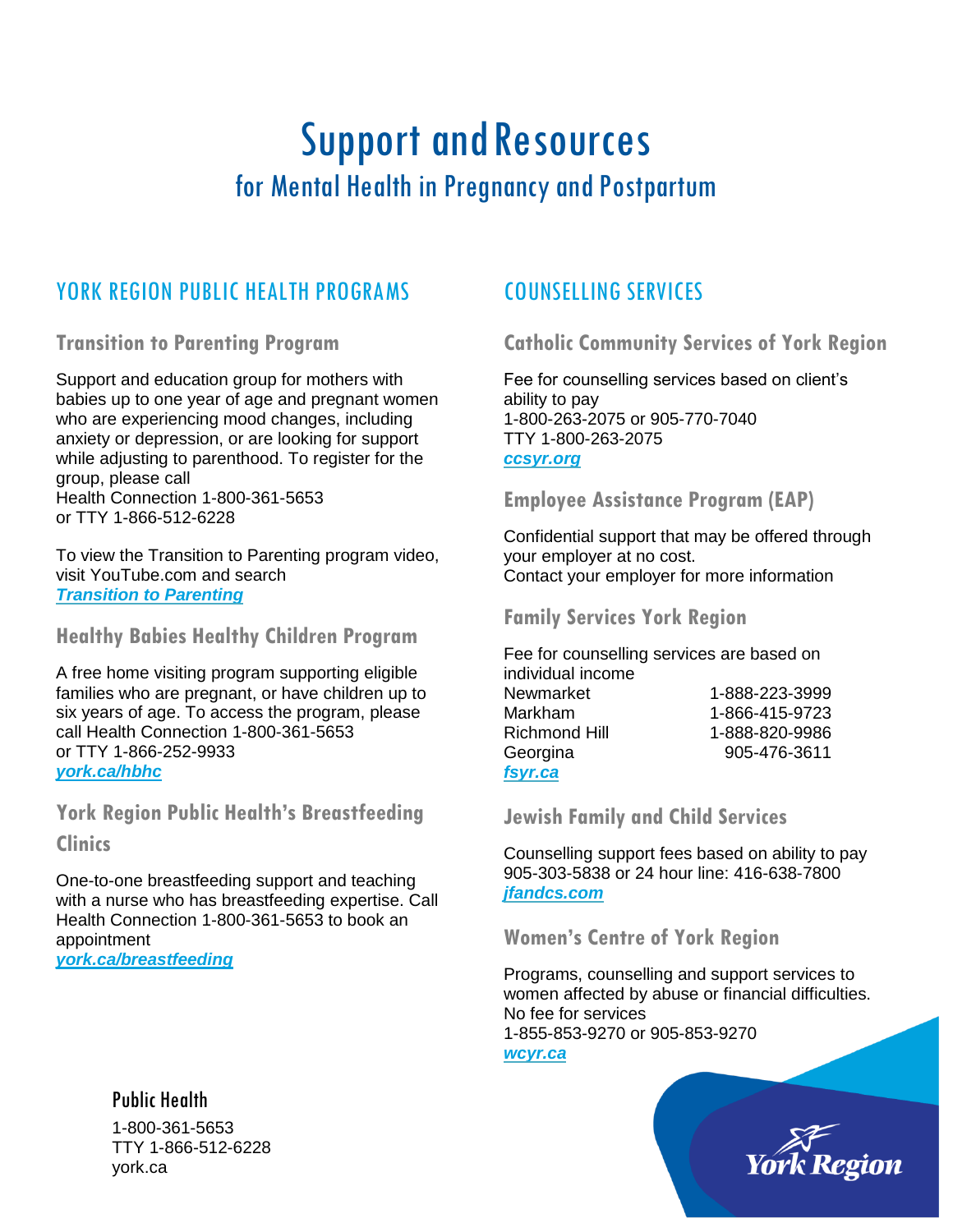#### **York Support Services Network**

Provides mental health services to adults 1-888-695-0070 or 905-898-6455 *[yssn.ca](http://www.yssn.ca/)*

## CLINICAL SERVICES

### **Telehealth Ontario**

Registered Nurses provide health care support by telephone 24 hours a day, seven days a week 1-866-797-0000 or TTY 1-866-797-0007 *<http://health.gov.on.ca/>*

#### **Vaughan Community Health Centre**

Provides clinical and social services for residents of Vaughan. The main focus is youth, seniors and people with mental health and addiction issues 905-303-8490 *[vaughanchc.com](http://www.vaughanchc.com/)*

## SUPPORT PROGRAMS AND INFORMATION

#### **211 Ontario**

Call 2-1-1 for help to find programs and services available in your area *[211ontario.ca](https://211ontario.ca/)*

#### **Addiction Services of York Region**

Support change in the lives of individuals, their families and communities related to substance use and gambling 1-800-263-2288 ext. 322 or 905-841-7007 *[asyr.ca](http://www.asyr.ca/)*

**Bereaved Families of Ontario**

Provides compassionate non-denominational mutual aid support for families and individuals who have lost a significant person to death 1-800-969-6904 or 905-898-6265 *[bfo-yorkregion.com](https://www.bfo-yorkregion.com/)*

#### **Bounce Back Program**

An evidenced-based program designed to help adults overcome symptoms of mild to moderate depression, low mood or stress, with or without anxiety

*[cmha-yr.on.ca/programs-services/bounce-back](http://cmha-yr.on.ca/programs-services/bounce-back/)*

### **Canadian Mental Health Association York**

#### **Region**

Provide services to promote the mental health and well- being of people and their communities within York Region. No fee for services 1-866-345-0183 or 905-841-3977 *[cmha-yr.on.ca](http://www.cmha-yr.on.ca/)*

#### **Cedar Centre**

Provides a holistic approach to therapy, education and advocacy for those who have experienced trauma 1-800-263-2240 or 905-853-3040 *[cedarcentre.ca](http://www.cedarcentre.ca/)*

### **Centre for Addiction and Mental Health**

**(CAMH)**

A hospital and research centre that provides services for people affected by mental health and addiction issues 1-800-463-2338 or 416-535-8501 *[camh.ca](https://www.camh.ca/)*

#### **Community Care Access Centre (CCAC)**

Delivers home and community health care and connects people to other services in the community. Services are offered for seniors, adults, children and their families to help determine and provide the right care and health supports to keep them at home

1-888-470-2222 or TTY 416-222-0876 *[healthcareathome.ca](http://healthcareathome.ca/)*

#### **Life with a Baby**

Peer support system to provide ongoing practical and emotional peer-based support for new and expectant parents and parents of children up to the age of six 416-833-3860 *[lifewithababy.com](http://lifewithababy.com/)*

#### **Mood Disorders Association of Ontario**

Support groups focusing on depression Telephone support by volunteers 1-888-486-8236 or 416-486-8046 *[mooddisorders.ca](http://mooddisorders.ca/)*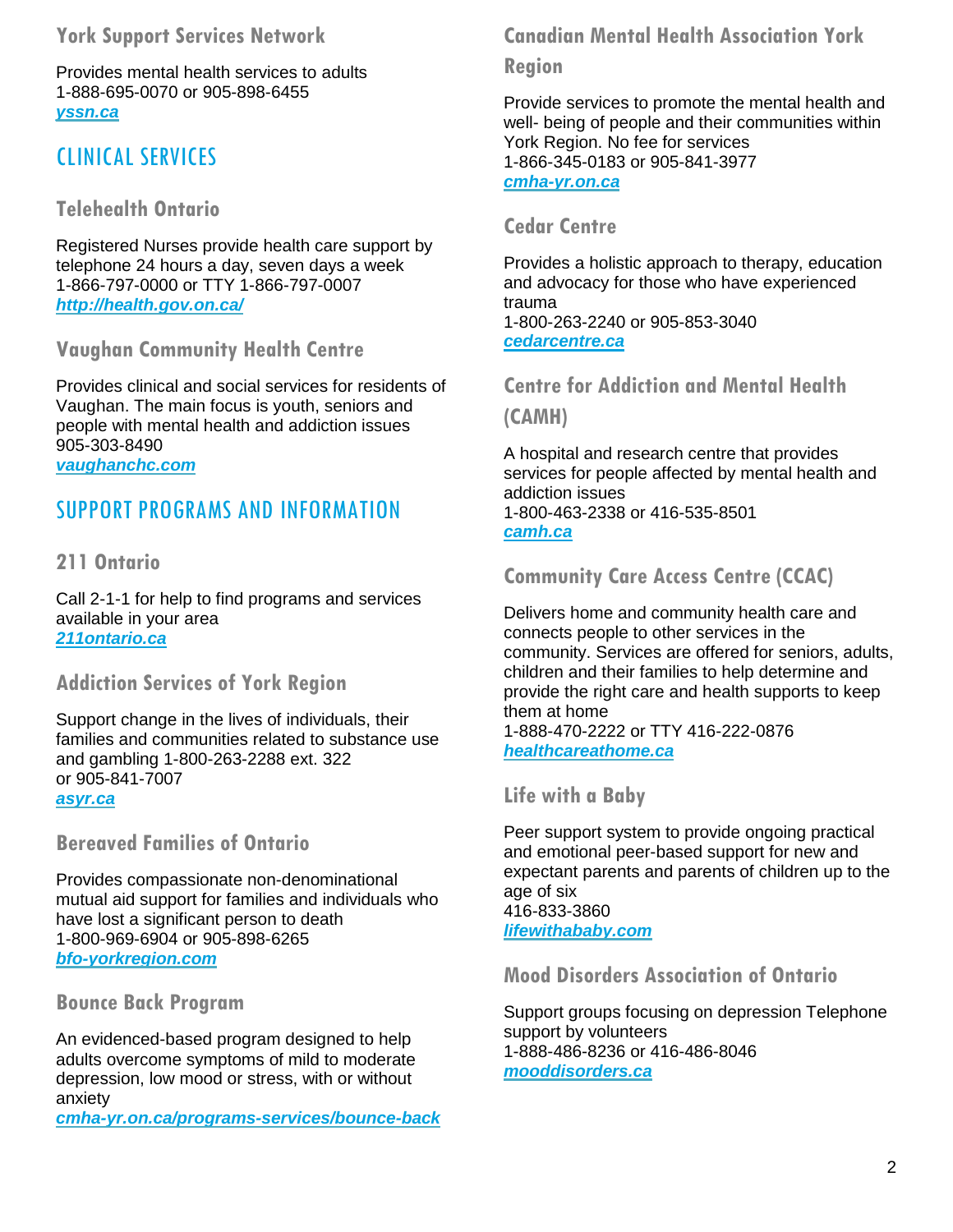#### **Early ON Child and Family Centre**

Early learning and parenting programs for families with children birth to six years of age 1-800-387-5514 or 416-325-2929 TTY 1-800-268-7095 or 416-325-3408 *[https://www.ontario.ca/page/find-earlyon-child](https://www.ontario.ca/page/find-earlyon-child-and-family-centre)[and-family-centre](https://www.ontario.ca/page/find-earlyon-child-and-family-centre)*

**Ontario Mental Health Helpline**

Provides free health services information, 24 hours a day, seven days a week. Interpreter services are available 1-866-531-2600 *[connexontario.ca](http://mentalhealthhelpline.ca/)*

#### **Big White Wall**

Big White Wall is an online mental health and wellbeing service offering self-help programs and creative outlet when dealing with everyday stressors and life events. The site is available 24 hours a day, 7 days a week, 365 days a year *[www.bigwhitewall.ca](http://www.bigwhitewall.ca/)*

#### **Smokers' Helpline**

Support for women on their way to becoming smoke- free 1-877-513-5333 *[smokershelpline.ca](http://smokershelpline.ca/)*

#### **York Region Children's Aid Society**

Assists families to help strengthen parenting capacity to build stronger, healthier families; and connects families to other support organizations and social services. Helps children at risk of, or being abused or neglected 1-800-718-3850 or 905-895-2318 *[yorkcas.org](http://www.yorkcas.org/Contact.asp)*

## RESOURCES OUTSIDE OF YORK REGION

**Reproductive Life Stages Program**

Women's College Hospital Services include assessment, symptom management, individual and group therapy. Physician or midwife referral required 416-323-6230 or Intake line: 416-323-7715 *[womenscollegehospital.ca](http://www.womenscollegehospital.ca/)*

#### **Mother Matters**

Online support group for women with mood adjustment challenges following the birth of their baby

*[womenscollegehospital.ca/programs-and](http://www.womenscollegehospital.ca/programs-and-services/mental-health/Mother-Matters)[services/mental-health/mother-matters](http://www.womenscollegehospital.ca/programs-and-services/mental-health/Mother-Matters)*

#### **Women's Mental Health Program**

#### Toronto General Hospital

Consultations and short-term therapy for psychological disorders having to do with the menstrual cycle and pregnancy, including infertility, PMS, management of psychotropic medications during pregnancy, pregnancy loss, postpartum disorders and menopausal disorders. Physician referral required

416-340-4462

*[uhn.ca/mcc/patientsfamilies/clinics\\_tests/wome](http://www.uhn.ca/mcc/patientsfamilies/clinics_tests/women_mental_health) [n\\_mental\\_health](http://www.uhn.ca/mcc/patientsfamilies/clinics_tests/women_mental_health)*

**Women's Mood and Anxiety Clinic: Reproductive Transitions**

Specializes in mood and anxiety disorders that women can experience across the lifespan especially during pregnancy and the postpartum period

416-480-5677 *[sunnybrook.ca/women-mood-anxiety-](http://sunnybrook.ca/content/?page=women-mood-anxiety-clinic-reproductive-transition)clinic*

#### **Pregnancy and Infant Loss Network**

Provides support services to bereaved parents and their families 1-888-301-7276 or 905-472-1807 *[pailnetwork.ca](http://pailnetwork.ca/)*

**Chinese Family Services of Ontario**

Offers free individual and marital counselling 1-866-979-8298 or 416-979-8299 *[chinesefamilyso.com](http://chinesefamilyso.com/en/index.asp)*